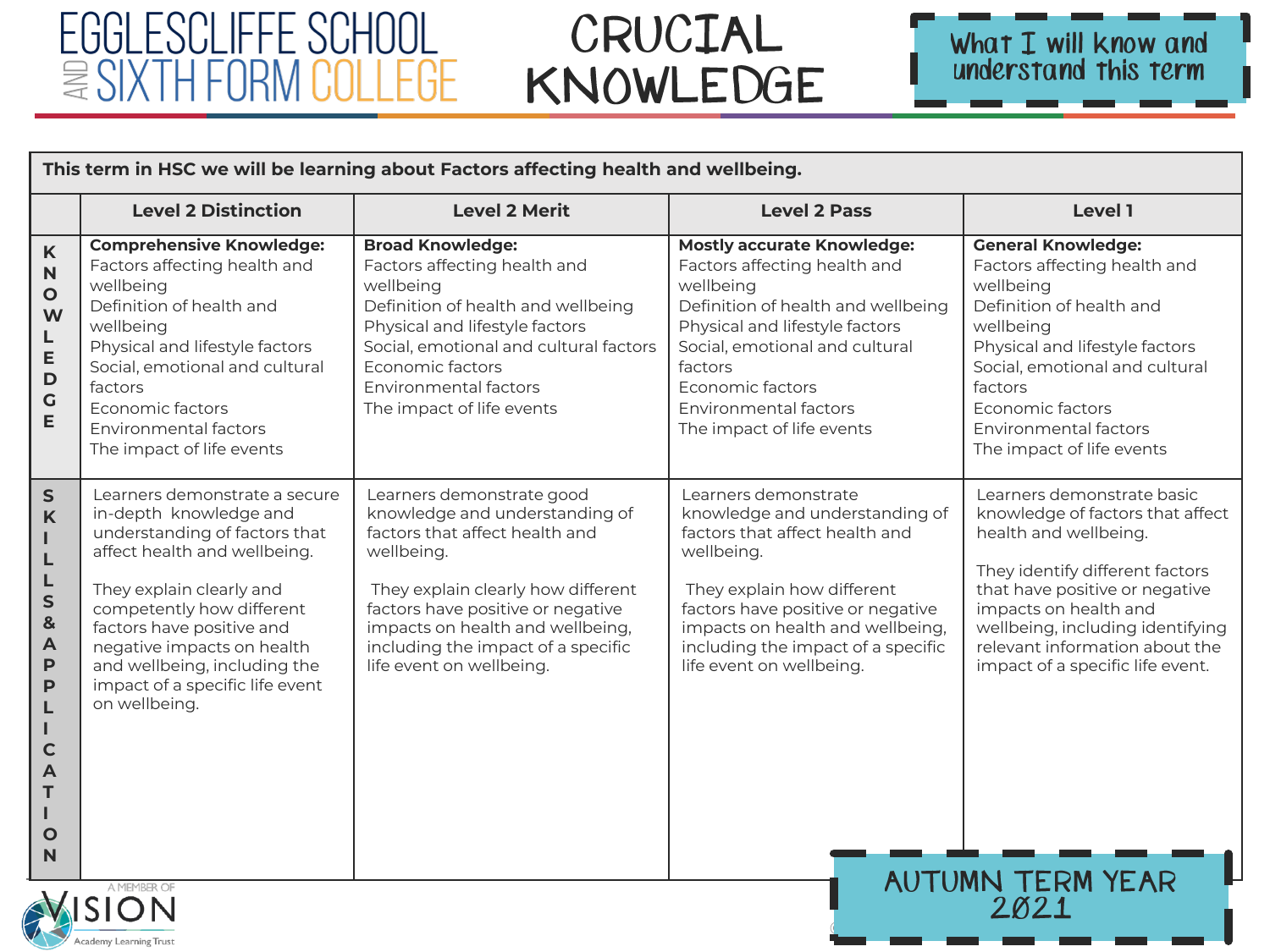# EGGLESCLIFFE SCHOOL  $\cong$  SIXTH FORM COLLEGE

# CRUCIAL KNOWLEDGE



| This term in HSC we will be learning about interpreting health indicators.                                                                                       |                                                                                                                                                                                                                                                               |                                                                                                                                                                                                                                                       |                                                                                                                                                                                                                                                                 |                                                                                                                                                                                                                                                         |  |
|------------------------------------------------------------------------------------------------------------------------------------------------------------------|---------------------------------------------------------------------------------------------------------------------------------------------------------------------------------------------------------------------------------------------------------------|-------------------------------------------------------------------------------------------------------------------------------------------------------------------------------------------------------------------------------------------------------|-----------------------------------------------------------------------------------------------------------------------------------------------------------------------------------------------------------------------------------------------------------------|---------------------------------------------------------------------------------------------------------------------------------------------------------------------------------------------------------------------------------------------------------|--|
|                                                                                                                                                                  | <b>Level 2 Distinction</b>                                                                                                                                                                                                                                    | <b>Level 2 Merit</b>                                                                                                                                                                                                                                  | <b>Level 2 Pass</b>                                                                                                                                                                                                                                             | Level 1                                                                                                                                                                                                                                                 |  |
| K<br>$\mathsf{N}$<br>$\mathbf{o}$<br>W<br>L<br>E<br>$\mathbf D$<br>$\mathbf G$<br>E                                                                              | <b>Comprehensive knowledge:</b><br>Physiological indicators<br>Published guidance<br>Interpret data relating to these<br>physiological indicators<br>The potential significance of<br>abnormal readings: risks to<br>physical health<br>Lifestyle indicators. | <b>Broad knowledge:</b><br>Physiological indicators<br>Published guidance<br>Interpret data relating to these<br>physiological indicators<br>The potential significance of<br>abnormal readings: risks to physical<br>health<br>Lifestyle indicators. | <b>Mostly accurate knowledge:</b><br>Physiological indicators<br>Published guidance<br>Interpret data relating to these<br>physiological indicators<br>The potential significance of<br>abnormal readings: risks to<br>physical health<br>Lifestyle indicators. | <b>General knowledge:</b><br>Physiological indicators<br>Published guidance<br>Interpret data relating to these<br>physiological indicators<br>The potential significance of<br>abnormal readings: risks to<br>physical health<br>Lifestyle indicators. |  |
| $\mathsf{S}$<br>$\mathsf{K}$<br>п<br>L<br>L<br>${\sf S}$<br>$\mathbf{g}$<br>$\blacktriangle$<br>P<br>P<br>$\mathbf C$<br>$\overline{A}$<br>т<br>$\mathbf O$<br>N | They demonstrate a secure<br>level of ability to interpret<br>lifestyle and physiological data<br>to explain competently, and in<br>detail, factors that could<br>potentially affect an<br>individual's current and future<br>physical health.                | They demonstrate a high level of<br>ability to interpret lifestyle and<br>physiological data to explain clearly,<br>and in detail, factors that could<br>potentially affect an individual's<br>current and future physical health.                    | They demonstrate the ability to<br>interpret lifestyle and<br>physiological data to explain<br>factors that could potentially<br>affect an individual's current and<br>future physical health                                                                   | They demonstrate a basic<br>ability to interpret lifestyle and<br>physiological data to identify<br>factors that could potentially<br>affect an individual's current<br>and future physical health.                                                     |  |



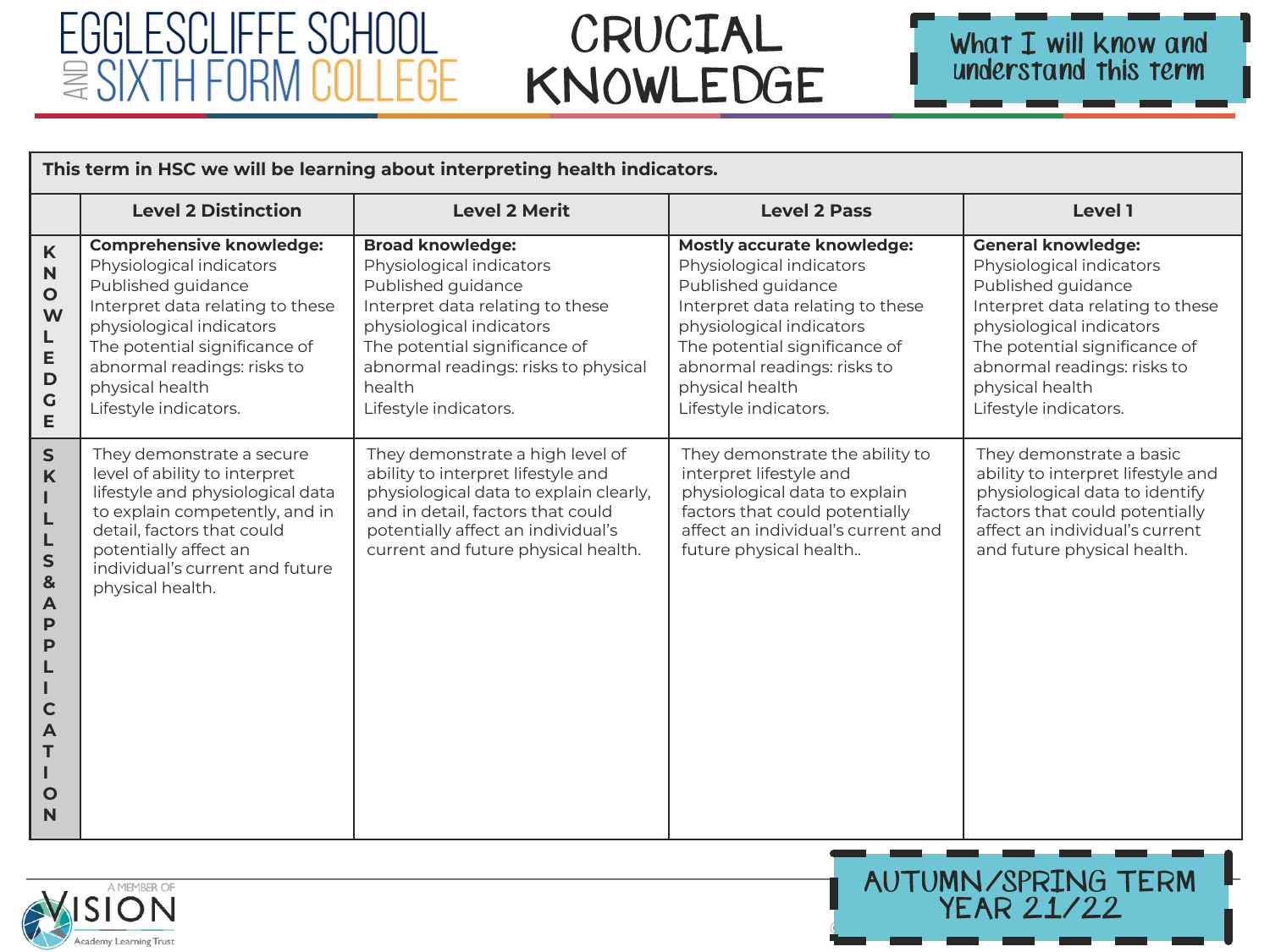## EGGLESCLIFFE SCHOOL  $\equiv$  SIXTH FORM COLLEGE

### CRUCIAL KNOWLEDGE



 $21/22$ 

|                                                                                                                                                                            | This term in HSC we will be learning about person-centred health and wellbeing improvement plans.                                                                                                                                                                                                                                                                                                                                                                                                                                                                                                 |                                                                                                                                                                                                                                                                                                                                                                                                                                                                                                                                                            |                                                                                                                                                                                                                                                                                                                                                                                                                                                                                      |                                                                                                                                                                                                                                                                                                                                                                                                |  |  |
|----------------------------------------------------------------------------------------------------------------------------------------------------------------------------|---------------------------------------------------------------------------------------------------------------------------------------------------------------------------------------------------------------------------------------------------------------------------------------------------------------------------------------------------------------------------------------------------------------------------------------------------------------------------------------------------------------------------------------------------------------------------------------------------|------------------------------------------------------------------------------------------------------------------------------------------------------------------------------------------------------------------------------------------------------------------------------------------------------------------------------------------------------------------------------------------------------------------------------------------------------------------------------------------------------------------------------------------------------------|--------------------------------------------------------------------------------------------------------------------------------------------------------------------------------------------------------------------------------------------------------------------------------------------------------------------------------------------------------------------------------------------------------------------------------------------------------------------------------------|------------------------------------------------------------------------------------------------------------------------------------------------------------------------------------------------------------------------------------------------------------------------------------------------------------------------------------------------------------------------------------------------|--|--|
|                                                                                                                                                                            | <b>Level 2 Distinction</b>                                                                                                                                                                                                                                                                                                                                                                                                                                                                                                                                                                        | <b>Level 2 Merit</b>                                                                                                                                                                                                                                                                                                                                                                                                                                                                                                                                       | <b>Level 2 Pass</b>                                                                                                                                                                                                                                                                                                                                                                                                                                                                  | Level 1                                                                                                                                                                                                                                                                                                                                                                                        |  |  |
| K<br>$\mathbf N$<br>$\mathbf{o}$<br>W<br>L<br>E<br>$\mathbf D$<br>$\mathsf C$<br>E                                                                                         | <b>Comprehensive knowledge:</b><br>The importance of a person-<br>centred approach<br>Individual's needs, wishes and<br>circumstances<br>Information to be included in<br>plan<br>Potential obstacles                                                                                                                                                                                                                                                                                                                                                                                             | <b>Broad knowledge:</b><br>The importance of a person-centred<br>approach<br>Individual's needs, wishes and<br>circumstances<br>Information to be included in plan<br>Potential obstacles                                                                                                                                                                                                                                                                                                                                                                  | <b>Mostly accurate knowledge:</b><br>The importance of a person-<br>centred approach<br>Individual's needs, wishes and<br>circumstances<br>Information to be included in plan<br>Potential obstacles                                                                                                                                                                                                                                                                                 | <b>General knowledge:</b><br>The importance of a person-<br>centred approach<br>Individual's needs, wishes and<br>circumstances<br>Information to be included in<br>plan<br>Potential obstacles                                                                                                                                                                                                |  |  |
| $\mathsf{s}$<br>K<br>L<br>L<br>L<br>$\mathsf{s}$<br>&<br>$\overline{\mathsf{A}}$<br>P<br>P<br>L<br>т<br>$\mathbf C$<br>$\overline{A}$<br>T<br>$\mathbf{I}$<br>$\circ$<br>N | Learners design a health and<br>wellbeing improvement plan<br>that securely describes<br>recommendations, with<br>specific, justified and realistic<br>short- and long-term targets<br>and sources of support that are<br>linked to the targets.<br>They provide a competent and<br>convincing justification for the<br>plan in terms of how it links to<br>needs, wishes and<br>circumstances of the<br>individual.<br>They clearly explain potential<br>obstacles that might arise in<br>keeping to the plan and make<br>realistic suggestions for how<br>these may be overcome.<br>A MEMBER OF | Learners design a health and<br>wellbeing improvement plan that<br>clearly describes recommendations,<br>with specific and realistic short- and<br>long-term targets and sources of<br>support that are linked to the<br>targets.<br>They provide a clear and convincing<br>justification for the plan in terms of<br>how it links to needs, wishes and<br>circumstances of the individual.<br>They clearly describe potential<br>obstacles that might arise in<br>keeping to the plan and make<br>realistic suggestions for how these<br>may be overcome. | Learners can design a health and<br>wellbeing improvement plan that<br>describes recommendations,<br>with associated and specific<br>targets and sources of support<br>that are linked to the targets.<br>They can provide some<br>justification for the plan in terms<br>of how it links to needs, wishes<br>and circumstances of the<br>individual.<br>They identify obstacles that<br>might arise in keeping to the plan<br>and make suggestions for how<br>these may be overcome | Learners design a simple health<br>and wellbeing improvement<br>plan that includes basic<br>recommendations with limited<br>information about sources of<br>support.<br>They make some simplistic<br>links between the plan and the<br>needs, wishes and<br>circumstances of the individual<br>and identify a few obstacles<br>that might arise in keeping to<br>the plan.<br>SPRING TERM YEAR |  |  |

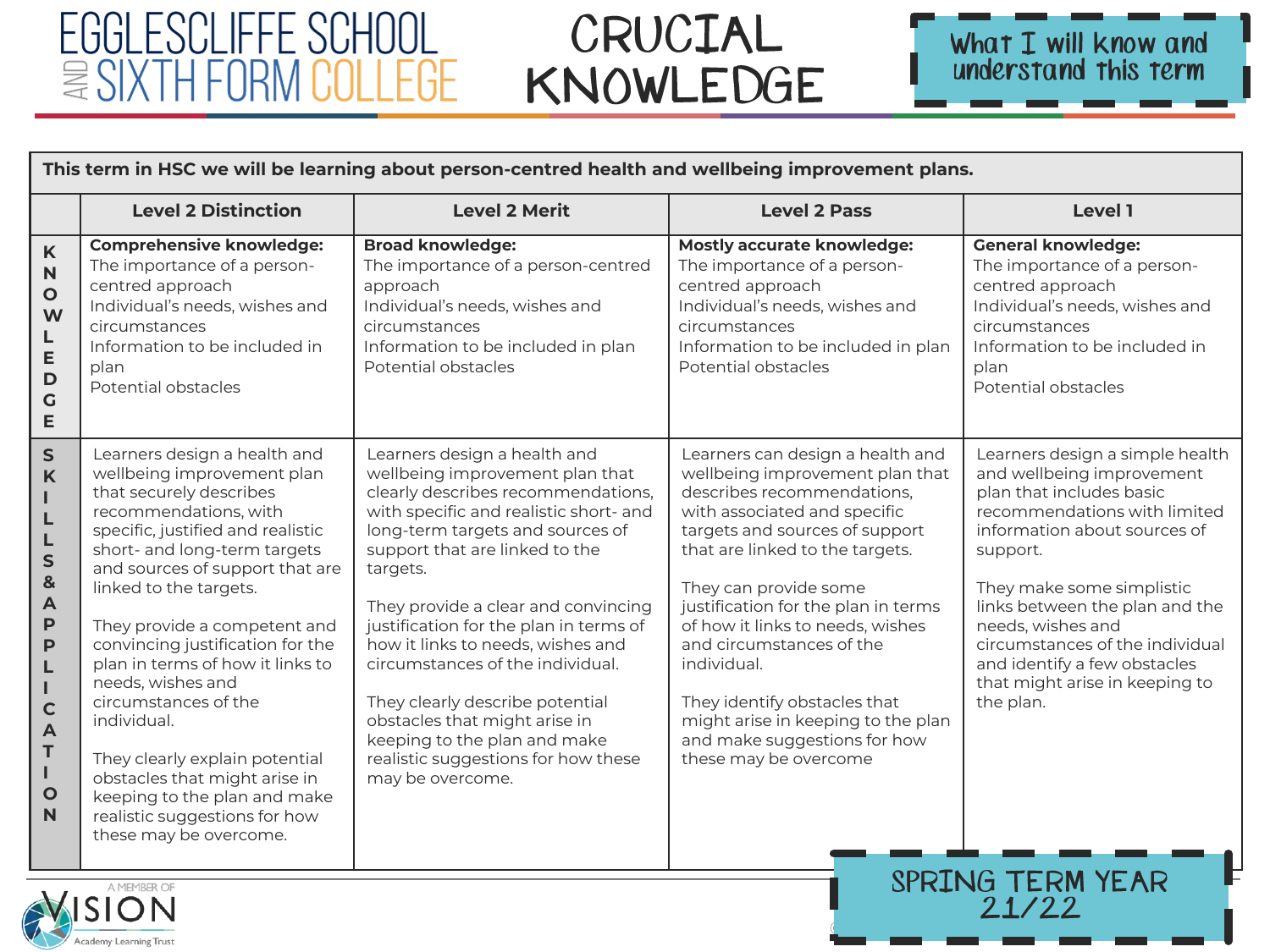#### CRUCIAL KNOWLEDGE

EGGLESCLIFFE SCHOOL

 $\equiv$  SIXTH FORM COLLEGE

| This term in SUBJECT we will be learning about the different types of health and social care services and barriers to<br>accessing them |                                                                                                                                                                                                                                                                                                                                               |  |                                                                                                                                                                                                       |                                                                                                                                                                           |                                                                                                                                                                                                                                        |                                  |                                                                                                                                                                                                                                                      |
|-----------------------------------------------------------------------------------------------------------------------------------------|-----------------------------------------------------------------------------------------------------------------------------------------------------------------------------------------------------------------------------------------------------------------------------------------------------------------------------------------------|--|-------------------------------------------------------------------------------------------------------------------------------------------------------------------------------------------------------|---------------------------------------------------------------------------------------------------------------------------------------------------------------------------|----------------------------------------------------------------------------------------------------------------------------------------------------------------------------------------------------------------------------------------|----------------------------------|------------------------------------------------------------------------------------------------------------------------------------------------------------------------------------------------------------------------------------------------------|
|                                                                                                                                         | <b>Level 2 Distinction</b>                                                                                                                                                                                                                                                                                                                    |  |                                                                                                                                                                                                       | <b>Level 2 Merit</b><br><b>Level 2 Pass</b>                                                                                                                               |                                                                                                                                                                                                                                        |                                  | <b>Level 1</b>                                                                                                                                                                                                                                       |
| $\mathsf{K}$<br>$\mathbf N$<br>$\mathbf{o}$<br>W<br>L<br>E<br>D<br>G<br>E                                                               | Health and social care services<br>Different health care services and how they meet service user needs:<br>Different social care services and how they meet service user needs:<br>Barriers to accessing services<br>Learners will explore barriers that can make it difficult to use these services, and how these barriers can be overcome. |  |                                                                                                                                                                                                       |                                                                                                                                                                           |                                                                                                                                                                                                                                        |                                  |                                                                                                                                                                                                                                                      |
| ${\sf S}$<br>K<br>Т<br>L<br>L<br>$\mathsf{s}$<br>$\mathbf{8}$<br>A<br>P<br>P                                                            | Assess the suitability of health<br>and social care services for<br>individuals in a given scenario,<br>making justified and realistic<br>suggestions for how barriers<br>for one service can be<br>overcome.<br>overcome.                                                                                                                    |  |                                                                                                                                                                                                       | Analyse the extent to which<br>health and social care services<br>meet the needs of individuals in a<br>given scenario, explaining how<br>barriers for one service can be | Explain how health and social<br>care services meet the needs of<br>individuals in a given scenario.<br>Explain how barriers could<br>affect the use of one health or<br>social care service for an<br>individual in a given scenario. |                                  | Outline ways in which health<br>and social care services meet<br>the needs of individuals in a<br>given scenario.<br>Outline barriers that would<br>affect the use of one health or<br>social care service for an<br>individual in a given scenario. |
| $\mathsf{C}$<br>A<br>т<br>$\mathbf O$<br>N                                                                                              | <b>Key Terminology</b><br>Primary care<br>provider<br>Secondary care<br><b>Tertiary services</b><br>Allied health<br><b>Barriers</b><br>A MEMBER OF                                                                                                                                                                                           |  | <b>Assessment</b><br>Component 2: Health and<br>Social Care Services and<br>Values<br>A Understand the different<br>types of Health and Social<br>Care services and the<br>barriers to accessing them |                                                                                                                                                                           |                                                                                                                                                                                                                                        | Spring / SummerTERM YEAR<br>2022 |                                                                                                                                                                                                                                                      |
|                                                                                                                                         | Academy Learning Trust                                                                                                                                                                                                                                                                                                                        |  |                                                                                                                                                                                                       |                                                                                                                                                                           |                                                                                                                                                                                                                                        |                                  |                                                                                                                                                                                                                                                      |